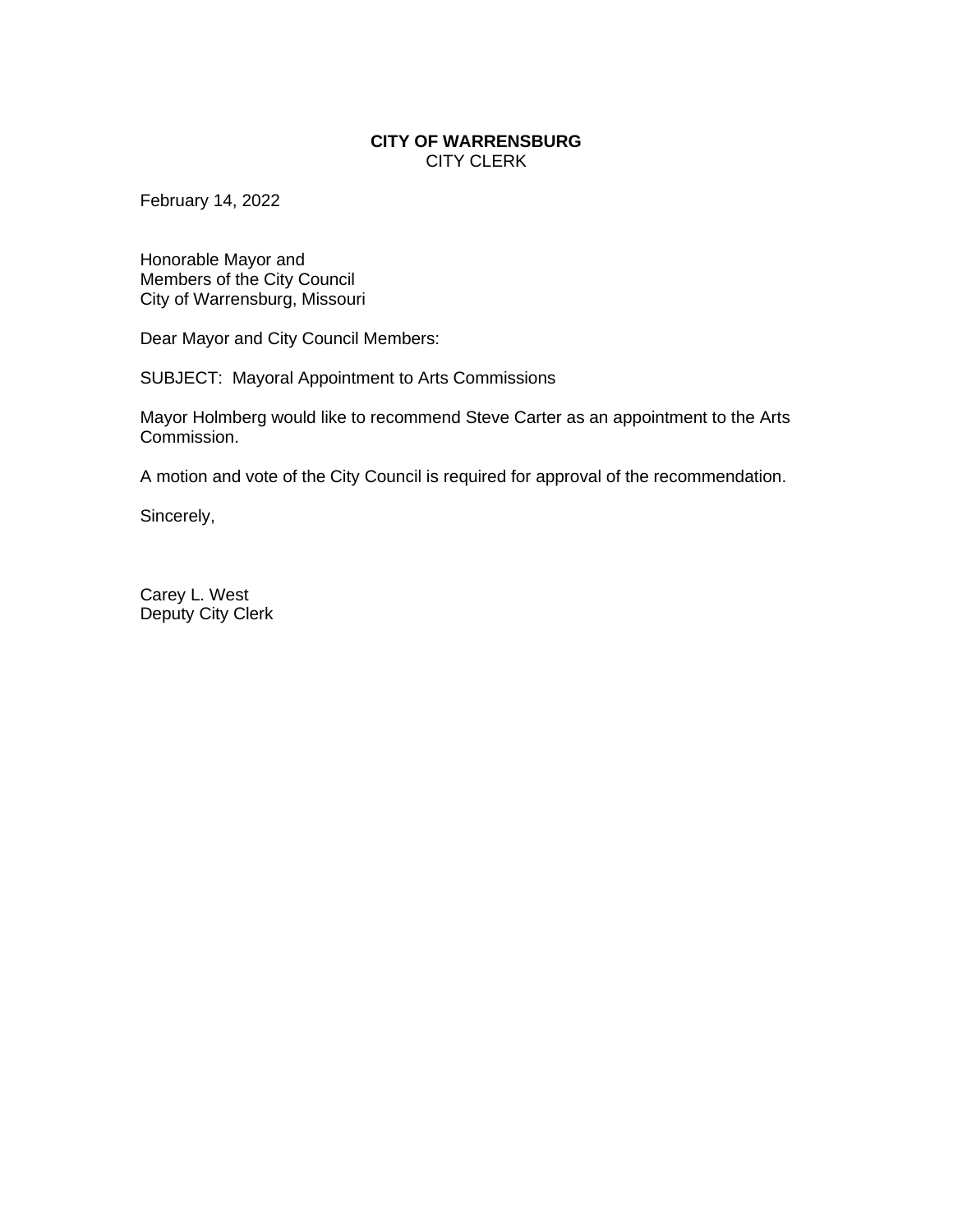## Board Application Form

| Select the Board,<br>Commission, or<br>Committee applying for                   | <b>Arts Commission</b> |
|---------------------------------------------------------------------------------|------------------------|
| <b>Personal Information</b>                                                     |                        |
| <b>First Name</b>                                                               | <b>Steve</b>           |
| <b>Last Name</b>                                                                | Carter                 |
| Address1                                                                        | 713 brookside dr.      |
| Address2                                                                        | Field not completed.   |
| City                                                                            | Warrensburg            |
| <b>State</b>                                                                    | Mo.                    |
| Zip                                                                             | 64093                  |
| Home Phone Number                                                               | 6602386557             |
| <b>Email Address</b>                                                            | Nomadking@hotmail.com  |
| Residency Information                                                           |                        |
| Length of Residency in<br>Warrensburg (or<br>surrounding area)                  | 17+ years              |
| Organization Membership Information                                             |                        |
| Are you currently<br>serving on other<br>Boards, Commissions,<br>or Committees? | No                     |
| If yes, which                                                                   | Field not completed.   |
| Have you served on a<br>Board, Commission, or<br>Committee before?              | Yes                    |